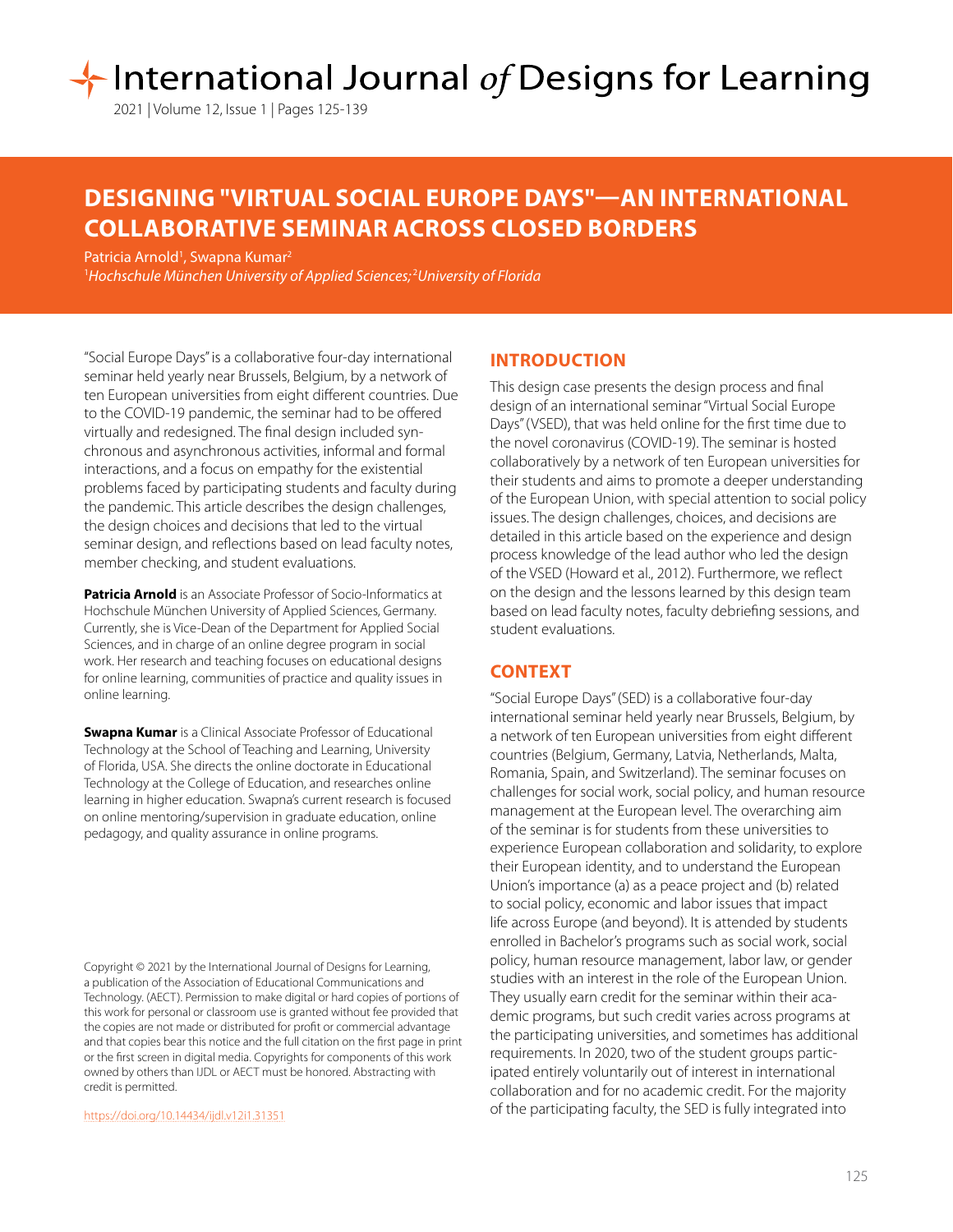their teaching load, and others participate because they are in charge of internationalization at their universities. In any case, the network has grown over the years with strong academic and social bonds between faculty members with a common shared commitment to the European cause.

The seminar has been successfully held for over more than 15 years. Each year, SED has been improved and adapted to reflect current and relevant content. The current seminar includes visits to the European Parliament in Brussels, field visits with social organizations or innovative (social) enterprises, student-led topical workshops (e.g., "Poverty and Social Exclusion in Europe"), a debate competition, expert talks, a cultural evening, and leisure time in Brussels for students. Between eight to ten national delegations usually participate, comprising about 140 students and 20 faculty, the lead author being one of them.

The 2020 seminar was scheduled to take place from May 11-14, 2020 near Brussels, Belgium. At the end of March, 2020 preparations that were underway were disrupted due to COVID-19, leading to discussions on whether to cancel the SED or hold it virtually. The network decided to hold an online seminar, and Virtual SED (VSED) came into existence. The main driver for this decision was that all those involved believed that European solidarity and collaboration was needed more than ever during the pandemic.

This article contains a rich description of the intentionally designed VSED experience and how it came to be (Boling, 2010). Following Smith's (2010) suggestions for a rigorous design case, the VSED design case is documented by an author who led the design and another who immersed in the project by studying the artifacts, interactions in the learning management system (LMS), student evaluations, and organizer reflections. Triangulation is ensured by a synthesis of these data sources. This article was also shared with another organizer (faculty member) to allow for member checking and to include any input based on his experiences. Some screenshots and images are used throughout this article to supplement the textual description of the seminar design. Additional multimedia products that were developed in the course of the virtual seminar (e.g., a concluding video of presentation slides and screenshots) created only for internal use cannot be shared here publicly due to privacy and use guidelines in Europe. This is because (a) written permission would be needed from every participant whose picture is shown in the screenshots of the videoconference and (b) license-free music was not used for the video as publication was not the intent at the time.

# **DESIGN CHALLENGES**

#### **Collaboration under Pressure**

There were many challenges faced by the network of ten universities that collaboratively designs the SED. First, an

entirely online seminar had to be developed and implemented in only six weeks on a very tight timeline. Second, the process of designing and implementing the seminar also had to be done completely virtually due to COVID-19 restrictions where no face-to-face meetings were possible. Third, English was the language of communication, but it was a foreign language for all involved, which compounded the challenges of collaborating virtually under pressure. This situation was exacerbated by the fact that (a) a bigger part than usual of the collaboration depended on written communication and (b) even the oral communication within a videoconference setting has reduced contextual clues compared to a face-to-face meeting. Further, when planning the seminar, many side conversations and informal exchanges take place within the international network in other languages in small sub-groups, e.g. some faculty can communicate in Dutch, another sub-group in German. Communication in video-conferences, as well as written communication, was restricted to the official working language English.

Many routines and collaborations had been established with the traditional on-site SED seminar over the years. The two founders who served as the leaders coordinated most of the preparation work before the actual event; then during the event, tasks were always distributed spontaneously and everybody rose to the occasion. Strong social bonds and an intense team spirit ("we are family—WAF") between the network members allowed for such 'lean preparation' and 'agile management' during the on-site seminar in Brussels. The transformation of the SED to VSED disrupted these collaboration routines because faculty realized that online teaching has to be prepared much more meticulously *beforehand* and is less easily adjustable at run-time.

#### **Changes in Leadership**

The two founders of the network, who were originally the core planning team, welcomed the idea of a virtual offering of the SED, the VSED, but had no inclination toward or experience with online teaching. A new leadership team thus needed to immediately be established to plan the seminar. The lead author on this article, due to her several years of experience teaching online and researching online education, was entrusted with chairing the committee and leading the overall design process of VSED. The transformation of the on-site seminar to the virtual offering would involve a tremendous amount of work and the focus was on maintaining the quality of the seminar even if offered virtually. Therefore, more faculty members were needed who would be actively involved in the design. The new steering committee was formed by asking faculty members who had experience with online teaching or felt inclined towards online teaching to opt into the committee. A steering committee comprising six faculty members who shared an interest in online teaching was formed. Of these six members, three had a lot of experience in online teaching whereas the others had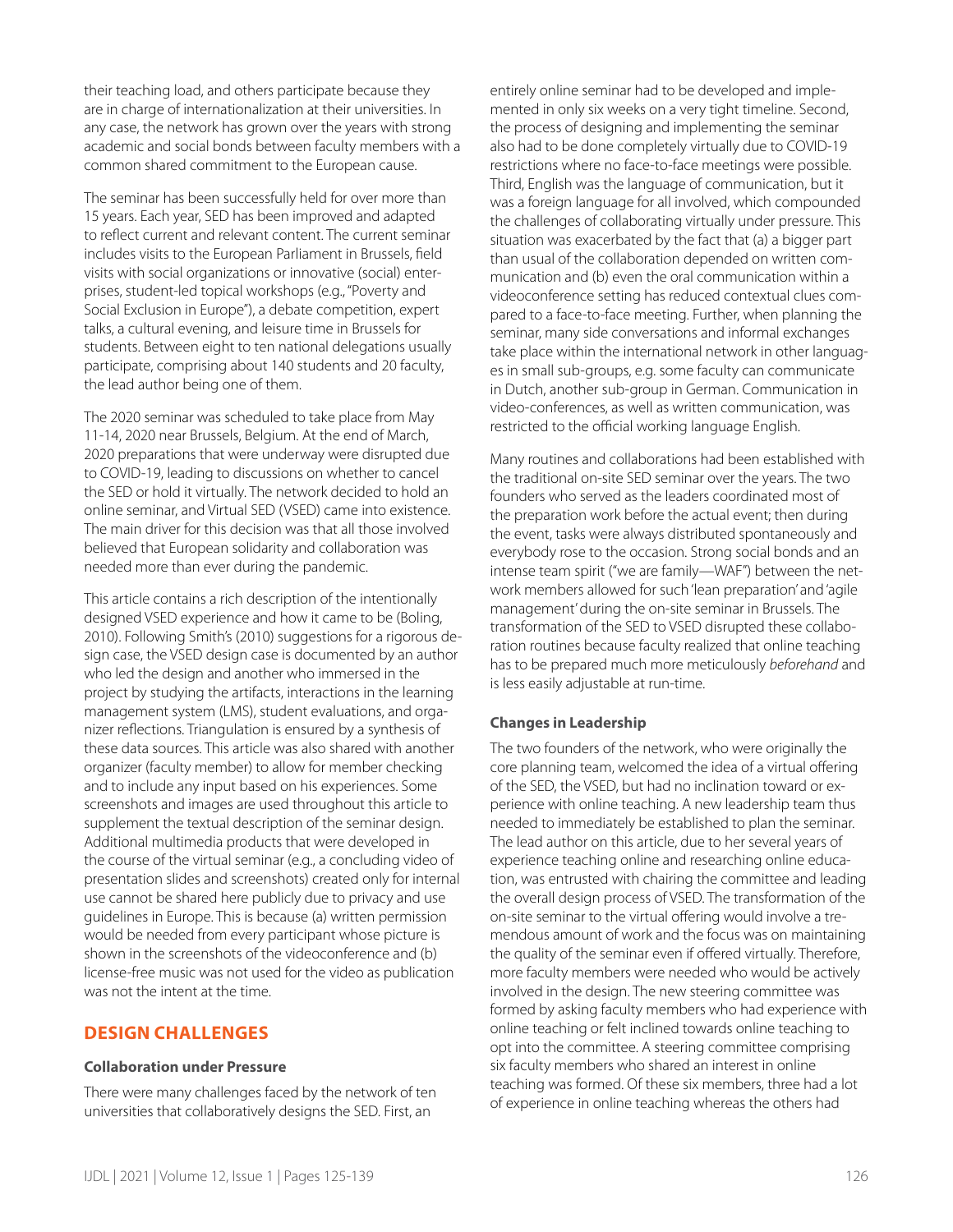creating the steering committee, language skills were not reflected upon or intentionally used as a selection criterion. **Stakeholder Needs** The unprecedented context of the pandemic necessitated a reconsideration of the needs and affordances of all stake-

occasionally taught online before but were very open to and optimistic about the feasibility of the endeavor. In hindsight, it so happened that all but one member of the committee was also more at ease with English written communication than the other faculty members. However, at the time of

holders involved in the VSED. Among students as well as faculty there was great insecurity at different levels as the pandemic raged in all eight countries. Everyone was worried about their and their families' risk of infection, adapting to new teaching and learning scenarios, and developing personal coping strategies. Simultaneously, the alerts, changes, prescriptions, and predictions by university management as well as educational ministries across the ten universities in various parts of Europe were continuously changing. These uncertainties faced by both students and faculty had to be taken into consideration when designing the VSED.

In addition to the above, students faced existential challenges because many lost their student jobs that were necessary to cover their living costs. Students who were working in the social work and care sector were faced with multiple requests to work longer hours or at entirely different times than scheduled. Homeschooling and the closure of childcare facilities additionally burdened older students with family and children, especially women. Exchange students from European international student mobility programs such as the ERASMUS program (EuRopean Community Action Scheme for the Mobility of University Students) who were studying abroad for a term at one of the network's universities, were suddenly confronted with a completely different set-up with all seminars moving online, very different tools and requirements, improvised ad-hoc solutions, and a great degree of social isolation in a foreign country. They could not return due to closed borders and were worried about their families back home. Another group was forced to leave their partner universities and return home.

Faculty were facing difficult situations and decisions as well. At the onset of the pandemic, it was not entirely clear whether or not teaching online would be acknowledged as fulfilling their teaching load. Furthermore, there was a great variety of instructional technology available, with little orientation as to what could work in which context. Faculty were faced with ad-hoc solutions, guidelines being developed as the term proceeded, sudden changes in recommendations and instructions, and difficult technology choices. Additionally, sudden changes were made in the academic calendar (e.g., teaching and learning were temporarily halted, the semester was extended by a number of weeks)

for several universities in the network, which increased the uncertainty and changes for faculty.

As with the steering committee, English was the official language of the VSED, but a foreign language for all the faculty and students involved in the seminar. Although this was not seen as a major challenge in the face-to-face seminar where non-verbal cues and other common languages supplemented English communication, it was perceived to be an additional barrier in the virtual seminar where the amount of written online communication was to increase and the opportunities for informal exchanges in other European languages, shared by sub-groups, would be reduced.

#### **Difficult Technology Choices**

Although the ten universities in the network had established technologies before the pandemic, several of these did not perform well at this time of crisis. For example, videoconferencing systems crashed at the onset of the crisis because they could not be scaled up to fulfill the sudden increase in demand. In adherence with the European General Data Protection Regulation (GDPR), several universities had banned the use of certain technologies due to data privacy concerns. This led to much variety in the availability of technologies among the ten universities in the network. Faculty as well as students constantly tried out and negotiated afresh which communication technology to use, also struggling with inadequate hardware and software in their homes, lack of technical support, and so on. This situation was tremendously complex and difficult for each university individually, and during the VSED, this complexity would exponentially increase given the ten universities in eight different countries that used their respective languages and the diversity of university policies regarding data privacy, in addition to GDPR.

# **DESIGN CHOICES & DECISIONS**

The goal of the steering committee was to create a virtual seminar that would achieve the SED goals despite the pandemic. Several design choices had to be made with respect to seminar content and format. The decisions that were taken included transforming the existing design of the seminar, adding new elements, providing scaffolds and supports, planning time, and selecting technologies.

#### **Transforming the Existing Design**

The steering committee began by reviewing the existing SED design and deciding which design elements of the onsite SED should be omitted or retained for the virtual format (Table 1). Second, decisions were taken on how to transform the elements that were retained from the original design for the virtual environment.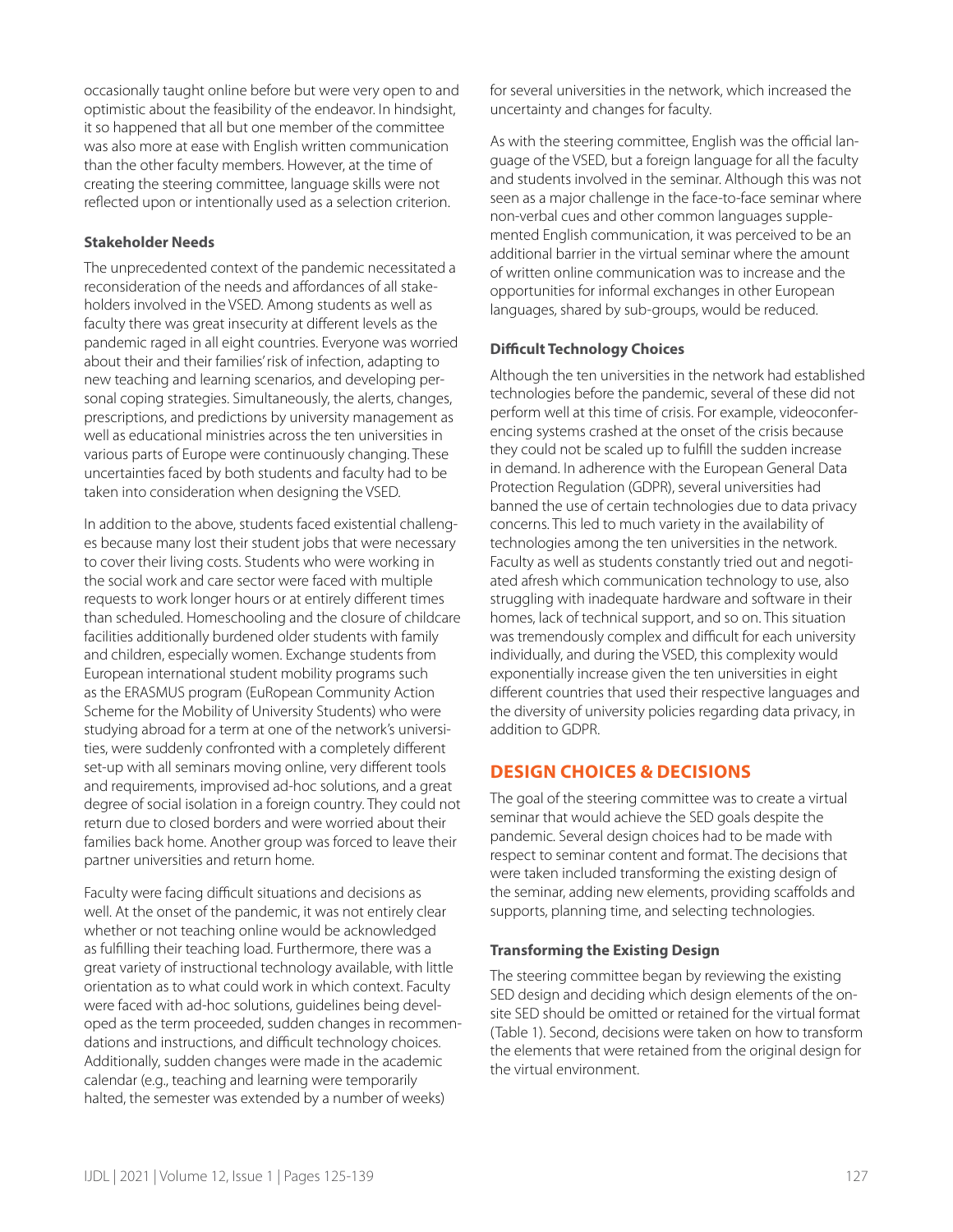| <b>SEMINAR ELEMENT</b>                                  | <b>TRANSFORMED (T)/</b><br><b>OMITTED (O)</b> | <b>COMMITTEE RATIONALE</b>                                                                                                                                                                                                         |
|---------------------------------------------------------|-----------------------------------------------|------------------------------------------------------------------------------------------------------------------------------------------------------------------------------------------------------------------------------------|
| Welcome session                                         | Τ                                             | Important starting point and provides orientation                                                                                                                                                                                  |
| Getting to know each other                              | Τ                                             | Personal connections between students and faculty from<br>different countries is a core element of experiencing<br>European identity, solidarity, and diversity                                                                    |
| Student-led topical workshops                           | Τ                                             | Important format to discuss various European social policy<br>issues and to enable ownership of the topic by having stu-<br>dents lead the workshops by providing the main content<br>from their delegation's national perspective |
| "House of Commons" - Political<br>debate competition    | $\top$                                        | Political debate is an important second layer of learning<br>goals, in addition to academic content                                                                                                                                |
| Cultural evening                                        | Τ                                             | Informal exchange, important for interactions beyond<br>academic and political discussions, supports personal<br>connections                                                                                                       |
| Field visits to social organizations/<br>enterprises    | $\bigcirc$                                    | Due to COVID-19, social organizations/enterprises are<br>already overwhelmed with challenges                                                                                                                                       |
| Expert talks                                            | Τ                                             | Important content for the learning goals of SED/VSED                                                                                                                                                                               |
| Closing Session                                         | Τ                                             | Summarizing, awarding of the debate prize and closure                                                                                                                                                                              |
| Leisure Time in Brussels                                | $\circ$                                       | Not feasible. Cut down on informal activity due to time<br>restraints of students                                                                                                                                                  |
| City walks in Leuven in student<br>groups/faculty group | $\bigcirc$                                    | Not feasible. Cut down on informal activity due to time<br>restraints of students/faculty                                                                                                                                          |

**TABLE 1.** Overview of these design choices and committee rationale.

#### *Omitted Elements*

Due to the pandemic, certain elements of the SED design were not feasible or would have put additional strain on students, faculty, and collaborators. This included field visits to social organizations/enterprises and leisure time or city walks in Belgian cities close to the planned seminar location

*Field visits to social organizations or enterprises* in the Brussels area had always been an important element of SED because they provided students with exposure and insight into how social policy issues are realized in the real world, in the practice of a social organization or business. However, during the pandemic such organizations had their own challenges and were busy with their response to the pandemic, therefore these visits were not feasible. The committee initially considered transforming this component of the SED to an online format with shared visits to organizational websites and virtual talks or interviews with invited members of the organizations. However, they concluded that this would be an unnecessary strain on the organizations during the crisis.

*City walks in Leuven* in student groups and faculty groups, as well as *leisure time in Brussels* had been an essential informal component of the SED where connections were made and participants bonded. These were not feasible and the experiences were not replicable virtually. Moreover, the committee felt they should focus on the formal elements of the seminar because students and faculty were already overwhelmed by all the changes they had to deal with and their time would be limited.

#### *Transformed Elements*

For each seminar element that would be retained, the committee discussed the degree of difficulty in adapting it to the online format using three categories: *easy* to transform, *feasible* to transform and *demanding* to transform. In addition, the committee discussed initial ideas for transforming the element to the new online environment

*Welcome session*: The welcome session is a faculty-led orientation session to explain overall goals, content, and procedures of the seminar. It is very important for establishing common ground and appeared easy to transform into a synchronous online format. Initial thoughts for transforming the welcome session were to organize a video-conference with faculty presentations on the idea of the seminar, the overarching learning goals, the planned seminar content and timetable for general orientation. Moreover, it was discussed that the traditional keynote which usually served to jump start the VSED seminar topic of European social policy could be replaced by a virtual keynote in case the keynote speaker agreed to deliver a speech via videoconference.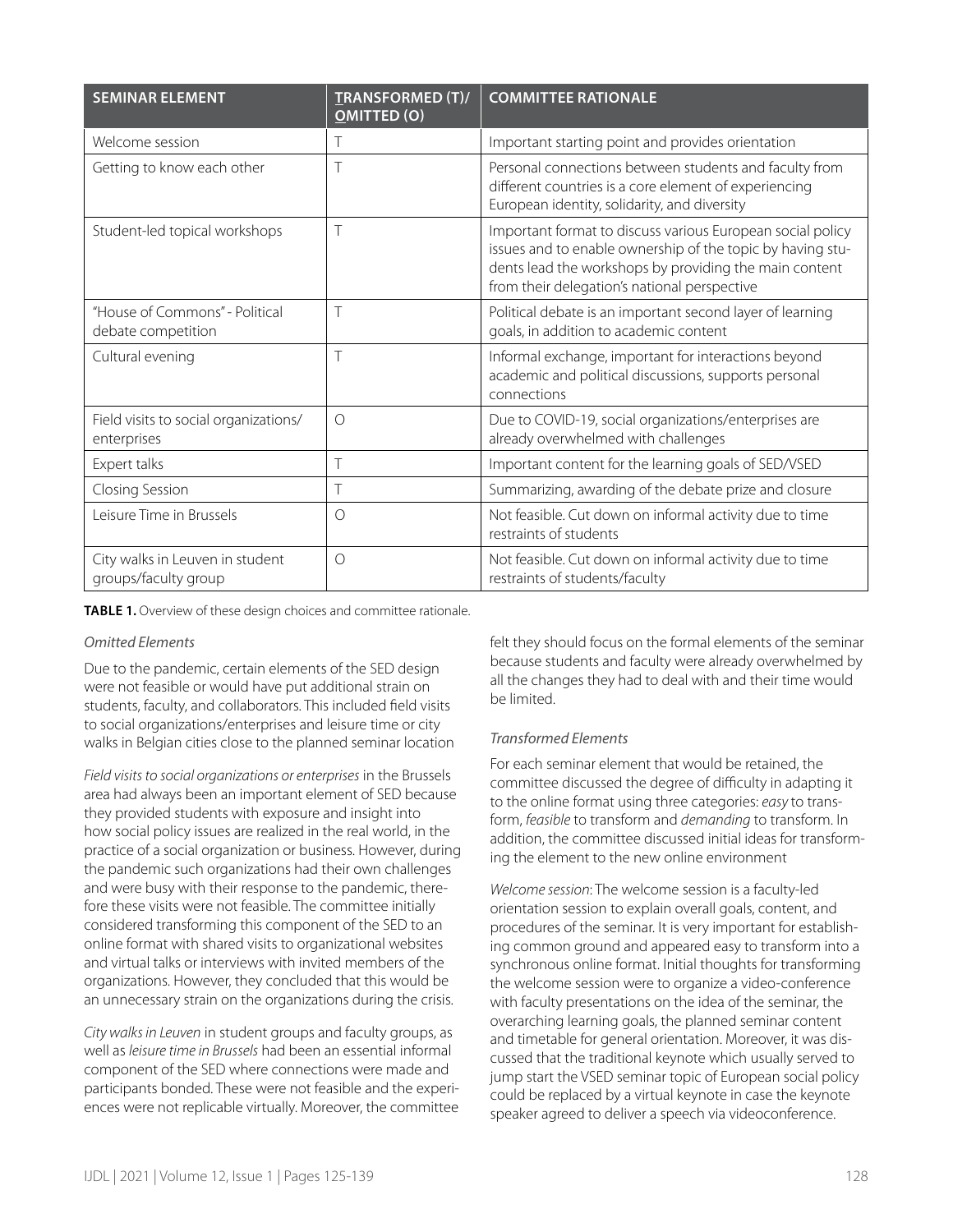After reflecting on the possible drawbacks of these ideas and finding no substantial reasons not to adapt the welcome session in this way, the committee refined these ideas for implementation. Recognizing that a three- hour videoconference for the welcome session could become very exhausting, two 5-minute breaks were included, each after a structural element of the welcome session was finished.

*"Getting to know each other":* This is a student-led session that serves as a "warm-up" and "icebreaker" within the international workshop groups. Its main purpose is to enable students to share experiences about student life in the different European countries involved. This knowledge provides helpful background for students to share during the content-focused sessions. This element was thus considered important, and was assessed as feasible to transform to an online format. The committee decided to transform this element using asynchronous interactions within the LMS and breakout rooms within synchronous sessions.

*Student-led topical workshops*: These workshops are usually a core element of SED. A workshop topic and common orientation questions are shared upfront with the delegations so that they can prepare at the beginning of the term. Each national delegation allocates its students to the ten workshop topics by letting students state three priorities and then allocating students to topics. The goal is to have each of the ten international workshop groups be more or less equal in total number of participants and total number of different national delegations. The orientation questions are developed by faculty and annually updated. Students normally work in small teams of 2-4 members to answer the questions from the national perspective of their delegation, incorporating the answers in their team's presentation. For Belgium and Germany where two different delegations exist, students are additionally asked to research characteristics or disparities distinct to their region. Each student team of a national delegation presents about the situation in their country/region with respect to the workshop topic (e.g., Poverty and Social Exclusion in Europe). This is why the workshops are called "student-led". Unlike in traditional university lectures, it is not the faculty who provides content but the students themselves, and the overall workshop value for all depends on the quality of the student presentations. Students are asked to assume the responsibility of preparing their presentations, which is in the spirit of a well-prepared performance of the national delegations that is key to the seminar. A team of two faculty members is assigned to each workshop to facilitate the discussion, keep time, and to compare and analyze different national perspectives at the end of each workshop after the students' presentations.

The committee considered these workshops to be a core element of VSED that is important to fulfill the curricular objectives and facilitate European comparison and collaboration. This element was also assessed as easy to transform

into a synchronous online format. All the preparatory work, such as distributing students to workshops, building student teams and so on, had already been done at the beginning of the term. What remained to be done was to find an adequate online format for the workshop presentations and discussions. The initial idea discussed by the committee was to run the workshop synchronously via videoconference and possibly use different break out rooms for the ten workshop groups. Finally, however, the decision was made to offer a morning and an afternoon session for five workshops each to allow students to be part of two workshops.

*"House of commons" debate competition:* This debate competition simulates a political debate on a crucial European social policy topic, with students as participants. Before the actual debate is started, the debate topic is usually introduced to all participants by a presentation that summarizes key arguments for and against the motion to be debated (for example 'legalize drug usage in EU-countries'). The debate competition is important to the overall learning goals as it goes beyond academic knowledge and addresses the European Union as a political union. The steering committee assessed it as feasible to transform to an online format. Initially, the committee considered conducting the debate asynchronously on the LMS as a synchronous debate with 140 participants. However, later on it seemed more feasible to split the debate in two parts, one part being implemented as part of the synchronous video conference welcome session and the second as an asynchronous debate within the chosen LMS. The synchronous part would entail the kick-off session for the debate, with a short presentation on the key arguments for and against the motion. The committee reasoned that if the debate was started this way at the video-conference attended by all the participants, it would get more attention and participation than if this element was only conducted asynchronously by instructing students to debate entirely in the LMS. A kick-off at the end of the welcome session on the first day, followed by 48 hours of possible contributions in an asynchronous discussion forum would enable better overall student engagement.

*Cultural Evening:* The cultural evening is a social gathering with the opportunity to share stories, sing songs, read poems, make new connections etc. It was retained because it was deemed important for the SED goal of intercultural exchange and having students explore their European identity. However, the transformation to an online format using videoconferencing was assessed as demanding to transform for the VSED. The initial idea here again was to do it synchronously as a videoconference in one voluntary session on one of the evenings. However, the committee regretted that it would not be possible to include the exchange of foods from each country, and anticipated there might be technical problems online when singing due to latency in videoconferencing.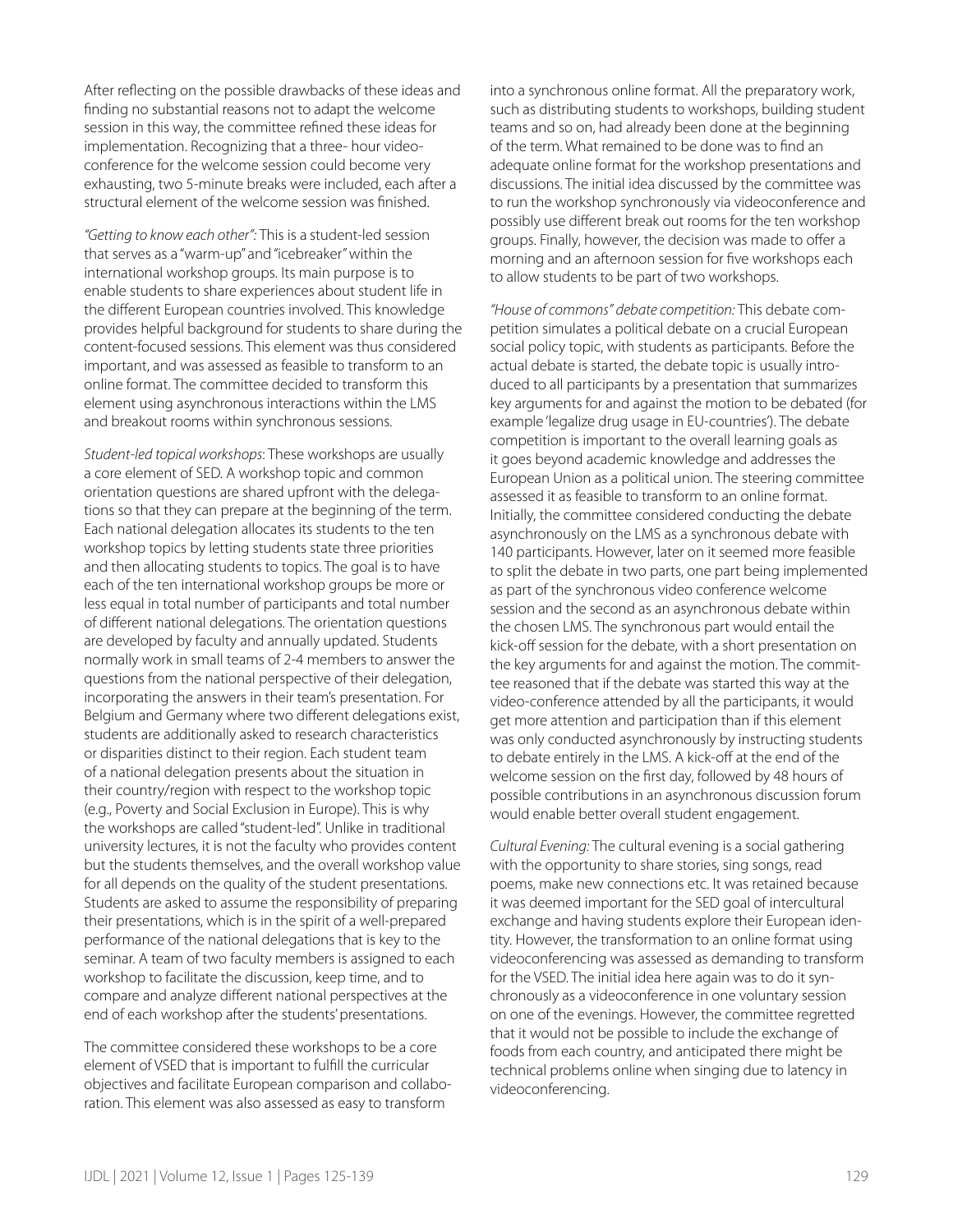*Expert talks:* Faculty or invited experts from outside the network gave talks focused on relevant European social policy topics during the SED. These talks help students grasp the vast and multi-faceted nature of European social policy, and were thus retained for the VSED. They were assessed as easy to transform into a synchronous online format. In fact, the committee considered right from the start the possibility of increasing the number of talks as the challenges of presentation space or equipment (that limited the expert talks in prior SED events at the venue near Brussels) did not exist online.

*Closing Session:* The last session involves the awarding of prizes for the debate competition, a summary of insights into the event and proper closing of the "gestalt" of the seminar. It was deemed equally important to have such a closing session in the VSED. It was assessed as easy to transform into a synchronous online format. The idea was to make it a true "ceremony" including music and presents if possible. Since there seemed no way of giving real presents to the winners for prize-awarding, the committee developed the idea of sending out book vouchers as awards.

#### **Inserting New Elements**

In addition to retaining or omitting established elements from the on-site SED design, the steering committee discussed whether entirely new elements would be needed and should be introduced given the online format. Three new elements were added to the seminar design (Table 2). In addition, at the organizational level, a new element called the Team Bar was added.

Apéro<sup>1</sup>: The online format, especially the video conferencing system, was expected to be very new for many students and faculty, therefore the "Apéro" was added to give participants an opportunity to get familiar with the new learning environment. It would act as an informal test session for participants without the pressure of academic content, the political debate, or expert talks. It was quickly agreed that this should happen a few days before the actual VSED started so that

participants with technical problems or missing equipment could identify and resolve challenges before the actual VSED seminar started.

*Online Ramp-up*: Given that the main elements of VSED needed to be transformed to videoconferences, the committee discussed that there might be a need to reduce the duration because they anticipated that videoconference participation could be more demanding and fatiguing than on-site participation. The committee then debated whether asynchronous online interactions could possibly contribute to the VSED and make up for the somewhat shortened synchronous sessions. The advantage of asynchronous interactions was also seen as the flexibility in time and space, which was considered to be a good fit at the beginning of the pandemic when both students and faculty were facing additional demands. This led to the idea of adding a twoweek asynchronous pre-event phase in the LMS as a "soft start". This pre-event phase was intended as a time and space for students and faculty to meet their peers, get familiar with the new, asynchronous online learning environment, and enjoy the flexibility in their participation in the Online Ramp-up (available 24/7). The committee also figured that the Online Ramp-Up could be used for organizational purposes such as communicating the links to the online sessions, last-minute changes, and so on. At first, the committee intended to conduct all the organizational messaging via e-mail but realized during their discussions that given the scale of the event (160 participants), e-mail could be problematic as many mail servers do not allow for this quantity of e-mails. Normally, to avoid being tagged as spam, they need to be sent out in a staggered fashion which again would increase the work load on the steering committee.

*Online-Wrap-Up*: The wrap-up of the on-site SED involved the sharing of presentations, distribution of paper handouts, the creation of a movie from photos of the event, and the distribution of paper evaluation sheets. The committee was thus faced with the question of how to create a space and time frame to share learning resources or contact information, evaluate the seminar, ask follow-up questions and so on, at VSED. Following the idea of the Online-Ramp-up, the idea of the Online-Wrap was developed: A two-week asynchronous post-event in the LMS as a "slow end" was deemed helpful to provide a communication space for post-event discussions.

| <b>ELEMENT</b>                | <b>DESCRIPTION</b>                                                                                          |
|-------------------------------|-------------------------------------------------------------------------------------------------------------|
| Apéro - Informal Test Session | Informal social gathering for testing the videoconference system                                            |
| Online Ramp-up                | Soft start for to all participants to get to know each other and the asynchronous<br>learning environment   |
| Online-Wrap-up                | Slow end for sharing presentations, answering last emerged questions and an<br>anonymous seminar evaluation |
| <b>Closing Session</b>        | Summarizing, awarding of the debate prize and closure                                                       |

**TABLE 2.** Overview of the three seminar new design elements.

<sup>1</sup> *Apéro* as a name refers to the Swiss tradition of a social gathering to share a drink or light snack together before the main event (a conference, a festival) starts.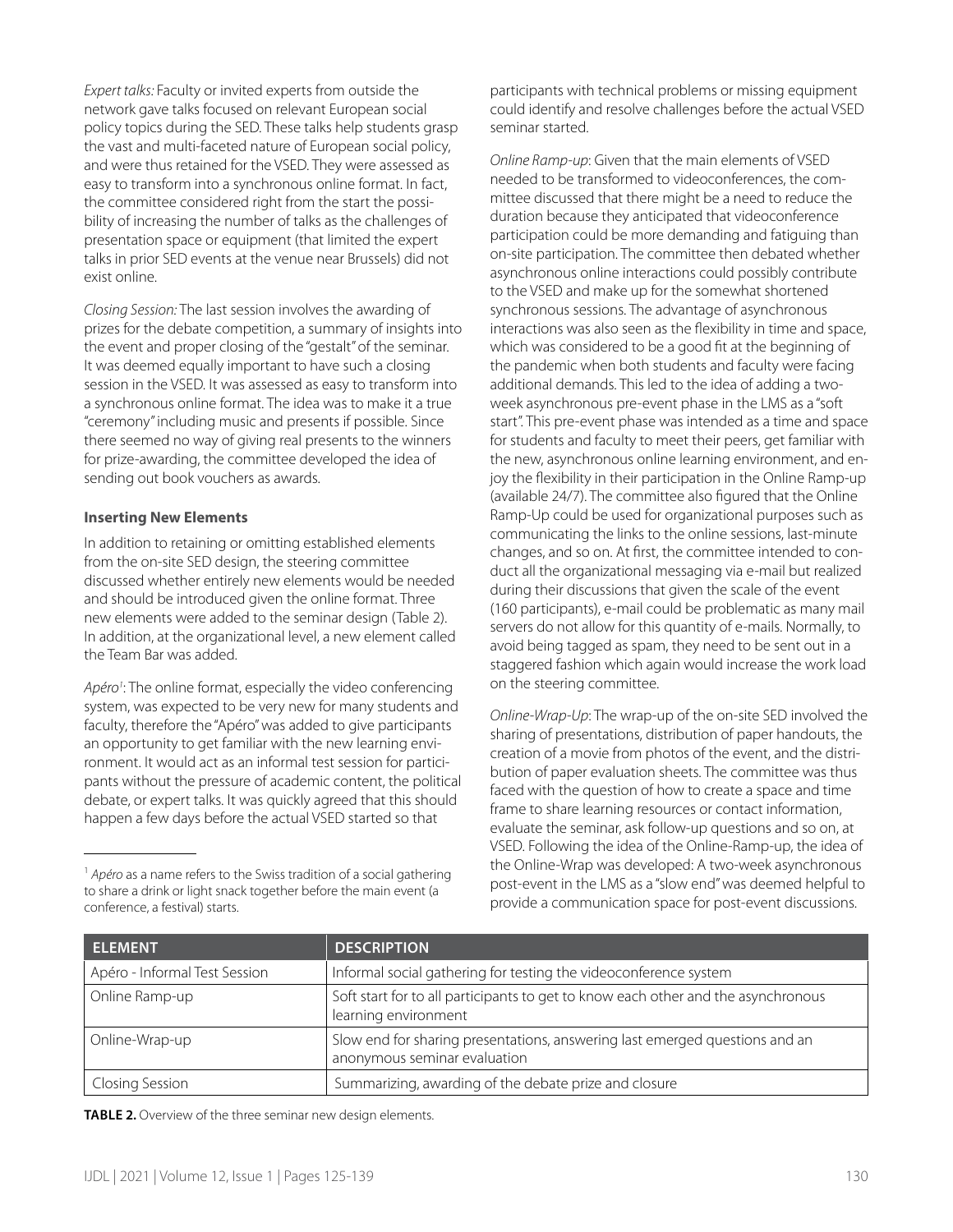In addition, the committee discussed the question of evaluation. Paper-based evaluations forms that were used at the SED were not possible. At first, to reduce the complexity of this design challenge under high pressure the committee considered just dropping the evaluation because in most partner universities there existed no formal requirement to provide evaluation possibilities to students. However, once the committee decided to include the Online Wrap-up phase, it was decided that an anonymous evaluation form could be provided via the LMS without much additional effort or resources.

#### *Organizational level*

*Team Bar:* When analyzing what else needed to be transformed from the on-site design of SED to the VSED, the steering committee also realized that faculty debriefing sessions needed to be included. During the on-site SED, faculty debriefing happens informally during meals or leisure activities. For VSED, the committee felt the need to schedule debriefing sessions and to arrange them formally because in the new environment, last-minute changes could be required and faculty perceptions could help fine-tune the online seminar on the fly. A one-hour "Team Bar" was thus arranged every night at 8 p.m. in the videoconferencing system. In addition to the formal debriefing, the 'Team Bar' could also serve as an informal interaction space for network members. The committee viewed the 'Team Bar' as necessary to continue the formerly well-established collaborations among the network that are an important part of this European collaboration, but that had been disrupted due to the pandemic.

#### **Scaffolds and Support**

Given the COVID-19 situation and the challenges and uncertainty faced by both students and faculty, different scaffolds and supports that could be built into the overall learning design were discussed. One idea that was developed and quickly supported by all members of the committee was to use, as a key scaffold, an attitude of empathy and humor throughout the seminar. Such an approach was envisaged as key to mitigate the high levels of anxiety among students as well as faculty due to the pandemic-related upheavals in their lives, and it made sense to emphasize this from the very beginning of the seminar. The committee therefore decided to scrutinize all seminar elements and communications to identify areas where they could communicate this approach.

For example, during the welcome session on Day 1, the VSED "Basic Rule" was established (Figure 1), and humor both encouraged and practiced in the interactive polls during the session.

#### **Poll 1 How do you feel about this online event?**

(a) New to me - hope there is some help!

(b) Experienced - I can help you run the event!

(c) Not relevant - I am here!



**FIGURE 1.** Presentation of the VSED "Basic Rule" with a comic strip and interactive polls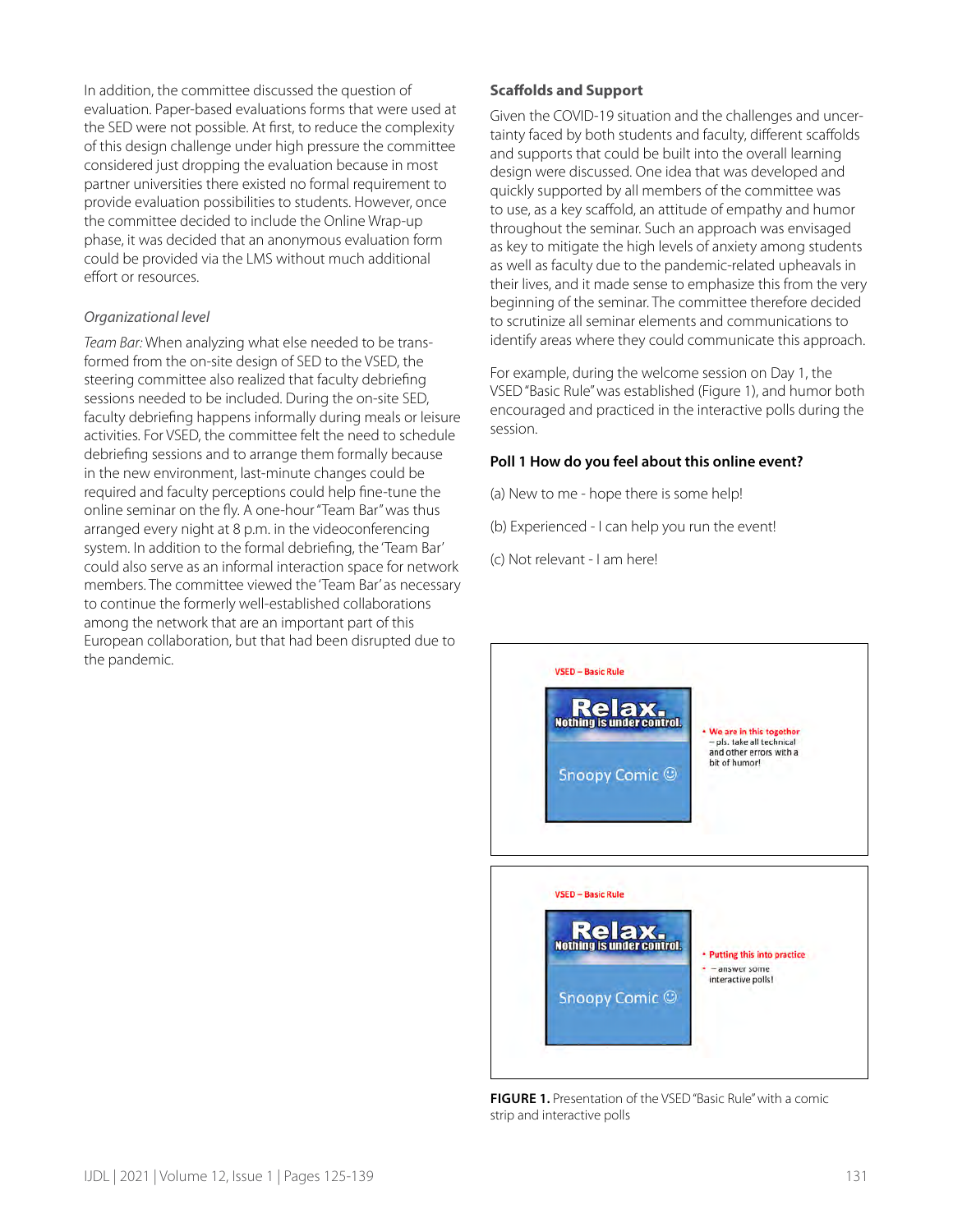

**FIGURE 2.** Personal Invitation Letter where FIRSTNAME was replaced by the first name of the respective participant, and that provided contact details of a support assistant.

#### **Poll 2 Which delegation do you belong to?**

Options (a)-(j): Name of ten delegations

(k) Why do you ask - I am a European!

Another example was the Apéro session. It was designed as an informal social gathering and technology test session, to be held during the Online-Ramp-up phase, a few days before the actual VSED started. This session seemed to be a perfect place to show an attitude of empathy and acknowledge the challenging learning circumstances for everybody due to the pandemic. To offer opportunities for more informal and individual interactions, the Apéro session was planned with 20-minute breakout sessions in randomly assigned groups. These were intended to provide all participants with the opportunity to make initial connections within small groups, to test technologies in a relaxed atmosphere, and to allow for more personal interactions given the group size of up to 160 participants.

Additionally, an appreciative, encouraging and warm tone was used for all communications. For example, the e-mail



addressing the participants as pioneers (bullet point 1).

containing access instructions for the LMS was a personal invitation letter (Figure 2). It addressed each student individually with their name and also gave the name of a person for any further questions or support needed.

In addition, this design principle was deemed helpful to make participants feel supported in the midst of the tremendous uncertainty they faced, and to provide a positive experience given the constant flux of upsetting news regarding the pandemic. A second goal was to establish a feeling of pride ("by personal invitation only") in being part of a huge European solidarity event comprising 160 people from ten European countries and being pioneers in this first virtual event together, despite the global crisis. One example is provided in Figure 3, Rules of Engagement, that starts with an encouraging opening, addressing the participants as pioneers in an important shared mission.

Furthermore, the committee considered the invitation to the cultural evening as another important element that would emphasize the intended welcoming spirit of the seminar. Whereas in the former on-site SED the program just stated "cultural evening" and the evening relied on the on-site group dynamics between students and faculty from the different delegations, the committee decided to incorporate a descriptive invitation to the cultural evening into the digital program brochure (Figure 4).

As part of the intention to create a warm and welcoming VSED seminar space, the committee discussed various possibilities of creating a shared memory, for example the possibility of recording sessions, making them into a film together with screenshots and slides from presentations, and possibly using background music to make it more attractive. The strict GDPR and other data privacy regulations in place in European universities, however, posed significant challenges that made it almost impossible to record sessions. Recordings would have required permission from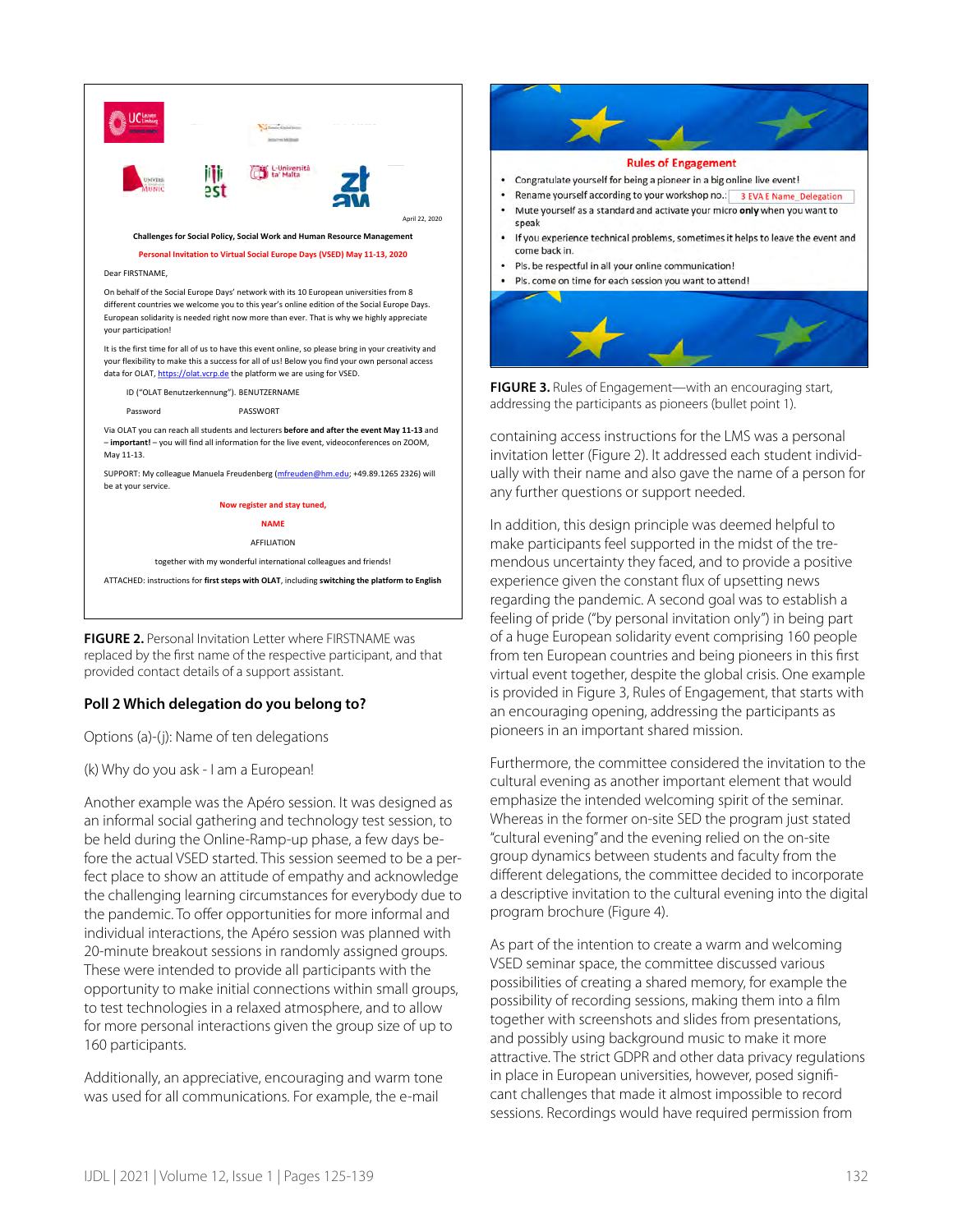#### *"Cultural Evening: Tell your Story! Tue May12, 8-10.30pm (program excerpt)*

*This is your space. Corona times are making us think about everything with different eyes. Perhaps you are still at home in quarantine; perhaps you have witnessed an amazing story around yourself. This is the floor to express, to tell what the most fascinating and exciting thing was that happened to you despite this new challenging situation. You can express yourself, singing, or reading us that piece which was touching your soul, playing us the music which makes you feel good, you can express your self-sharing any artistic way of representation and above all sharing your intercultural friendship which was even more visible in these times for union.* 

*Please feel free to join. We will allocate a time slot for each participant. It is desirable to use it wisely and to make us part of that story to tell. You can record yourself and post a recording while using you space or you can just show your hidden talent playing and instrument or drawing something to commemorate the moment with your creativity. The floor is yours and we are delighted to enjoy your talents here!*

**FIGURE 4.** The invitation to the cultural evening in the digital program booklet, with a detailed description of the goals and the possibilities for making an active contribution to the evening.

each participant for each recorded session—a procedure too cumbersome to implement given the number of participants. In addition, there was the concern that this would exert unjust pressure on students to comply with such a request because the seminar contributions of several students would later be graded by faculty. For these reasons, it was deemed legally safer to just take screenshots and to share them only within the seminar group in the learning management system. Screenshots also required individual permission from the each of the participants, if shared beyond the seminar group. Nevertheless, the committee decided to create a video to be shared only internally during the closing session on Day 3, comprising screenshots from various synchronous sessions along with music, to facilitate VSED identity-building and serve as seminar documentation for all who participated. This video cannot be shared in this article due to data privacy concerns as well as possible copyright infringements of the used music in case of publication.

#### **Time and Flexibility**

Unlike the on-site SED where all participants would have been in an old, secluded monastery for the four days, participants were working from home and/or dealing with family and other commitments while attending the VSED. Keeping this in mind, the steering committee intended to allow for different levels of engagement in the VSED. It tried to leverage the advantages of time and space in an online format, which were not possible in the SED, where students could only visit one student-led workshop and one expert talk because they all happened concurrently due to space and time limitations. The committee discussed offering five slots of expert talks, with only two talks occurring concurrently, so that students could attend up to five expert talks totally. In order to cater to very diverse student needs, and assuming that attendance via videoconferencing can be more fatiguing, it seemed best to declare attendance as optional. Students could attend a single expert talk or several, based on their availability and other commitments.

With the same reasoning, it seemed helpful to not run all ten student-led workshops (each with a duration of three hours) concurrently but to bundle them into clusters and offer workshop 1-5 in the morning and 6-10 in the afternoon so that students with a high level of engagement or sufficient time could attend two topical workshops.

Reconsidering seminar attendance in a virtual environment, the VSED committee decided to publicize the seminar anew. This was considered another way to leverage the affordances of a virtual seminar as students who had not intended to participate on-site due to financial constraints or other obligations could now do so online.

#### **Selecting Technologies**

The choice of technologies used for VSED was extremely challenging. The committee had decided on a mix of asynchronous and synchronous communication tools. Technologies were needed that came with an institutional license, respected European privacy laws (GDPR), provided access for a total of 160 participants from ten different universities, had an English interface, enabled easy registration processes, and provided a good user experience. All the universities in the network had their own set of learning technologies (e.g., learning management systems, videoconferencing systems) as well as their own set of regulations for protecting students' and lecturers' data privacy. For example, Google classroom was initially discussed as an option for synchronous communication because the Romanian member in the network had an institutional license, but other universities (e.g., Munich University of Applied Science) ban the use of Google classroom due to problems with data privacy. Furthermore, each university has its own LMS, but it was difficult to extend the LMS use to more than 100 external users. The initial plan was to use a German platform for online conferences that was known for its outstanding high standards of data privacy. However, when the steering committee started testing it, they found it cumbersome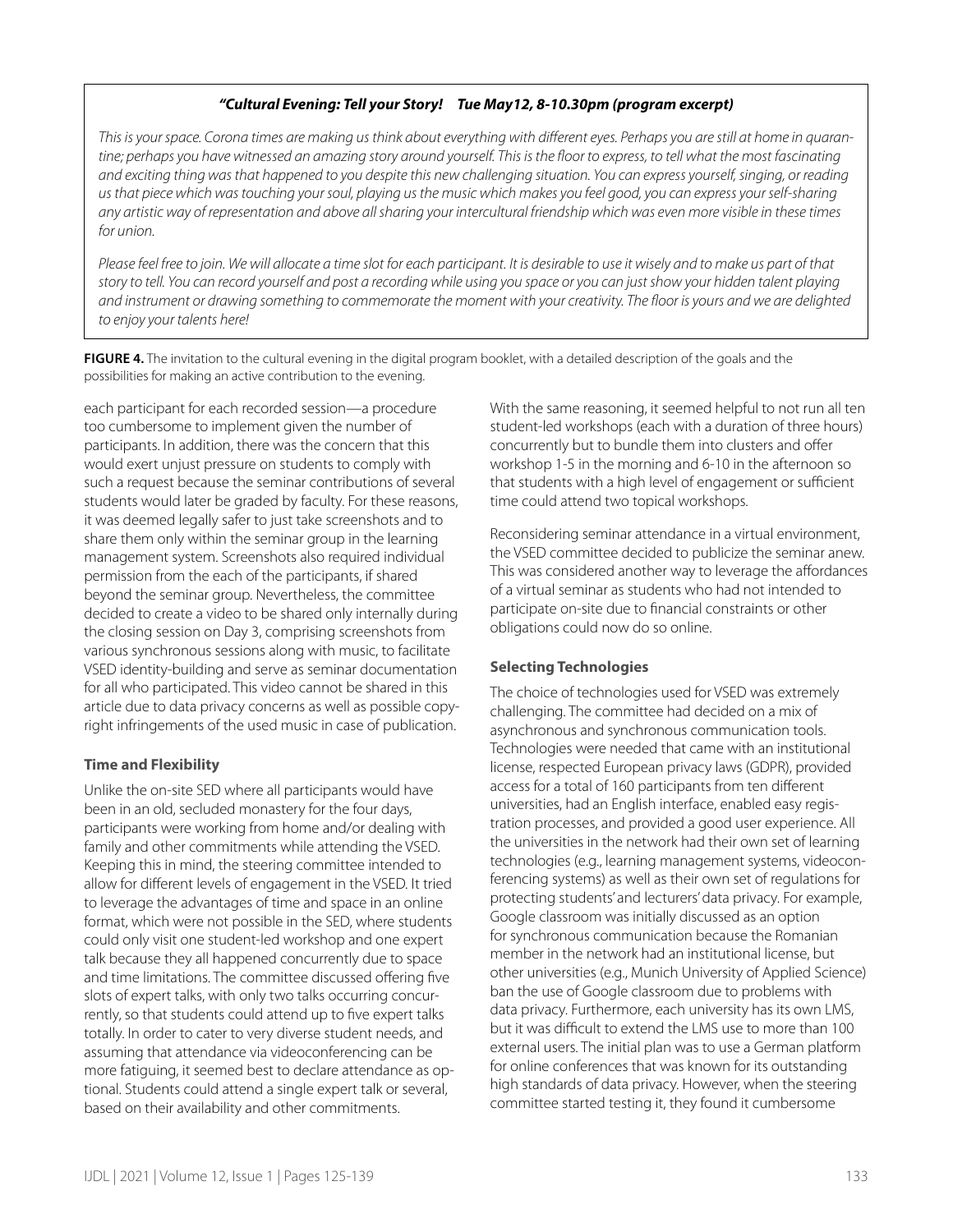#### **Virtual Social Europe Days 2020**

Challenges for Social Policy, Social Work and Human Resource Management

Time zone: Brussels

| <b>ELEMENT</b>                                 | <b>TIME</b>                                                  | <b>TECHNOLOGY</b> | <b>DESCRIPTION</b>                                                                                                                                                                                                                                                                                                                      |
|------------------------------------------------|--------------------------------------------------------------|-------------------|-----------------------------------------------------------------------------------------------------------------------------------------------------------------------------------------------------------------------------------------------------------------------------------------------------------------------------------------|
| <b>Online Ramp-Up</b>                          | April, 27 - May, 10<br>- two weeks -                         | OLAT              | Announcements, sharing files, getting to know each other in<br>forums                                                                                                                                                                                                                                                                   |
| <b>Welcome Session</b>                         | May, 11<br>$10 - 12.30$                                      | <b>ZOOM</b>       | 10-11: Warm welcome, introducing the delegations &<br>the program, with short Breakout Rooms for Workshop<br>Groups<br>11-12: Keynote "Challenges for the European Union in a<br>time of Crisis & Uncertainty"<br>12-12.30: Kick-Off "House of Commons Debate" on<br>"European Solidarity in Times of Covid-19"                         |
| <b>Debate Competition</b>                      | May 11, 12.30 noon to<br>May 13, 12.30 noon                  | OLAT              | Students join the debate in a written format<br>Incentive: Best Debater Award (Certificate & Book<br>Voucher                                                                                                                                                                                                                            |
| <b>Expert Talks I</b>                          | May 11, 15-18.00                                             | <b>ZOOM</b>       | 5 different expert talks (1h each)<br>students can choose freely and spontaneously which<br>lecture they want to attend                                                                                                                                                                                                                 |
| <b>Student-Led Topical</b><br><b>Workshops</b> | May, 12<br>10-13.00 workshops 1-5<br>14-17.00 workshops 6-10 | <b>ZOOM</b>       | Topical Online Workshops, 1-10, see workshop program<br>below<br>Each workshop session lasts 3 h, students inscribed to<br>the workshop present the national perspective on the<br>topic in a presentation to the other student delegations,<br>comparison of delegations' perspectives and discussion,<br>facilitated by the lecturers |
| <b>Cultural Evening</b>                        | May, 12, 20 22.30<br>"Tell us your story"                    | <b>ZOOM</b>       | Social hangout, share your story, sing a song, read a poem, ask<br>questions, meet new friends                                                                                                                                                                                                                                          |
| <b>Expert Talks II</b>                         | May, 13, 9-12.00                                             | <b>ZOOM</b>       | 5 different expert talks (1h each)<br>students can choose freely and spontaneously which<br>lecture they want to attend                                                                                                                                                                                                                 |
| <b>Closing Session</b>                         | May, 13, 15-17.00                                            | <b>ZOOM</b>       | 15-16.00 Commentary on Debate and Prize Awarding<br>16-17.00 Closure & Farewell                                                                                                                                                                                                                                                         |
| <b>Online Wrap-Up</b>                          | May 14-May 31<br>- two weeks -                               | OLAT              | Share files, links, last Q& A, Evaluation                                                                                                                                                                                                                                                                                               |

TABLE 3. Overview of the final design of VSED with asynchronous and synchronous elements, offering different levels of engagement and participation. Color legend: orange Key VSED Event, yellow optional expert talks, synchronous with ZOOM, grey asynchronous written exchange on OLAT .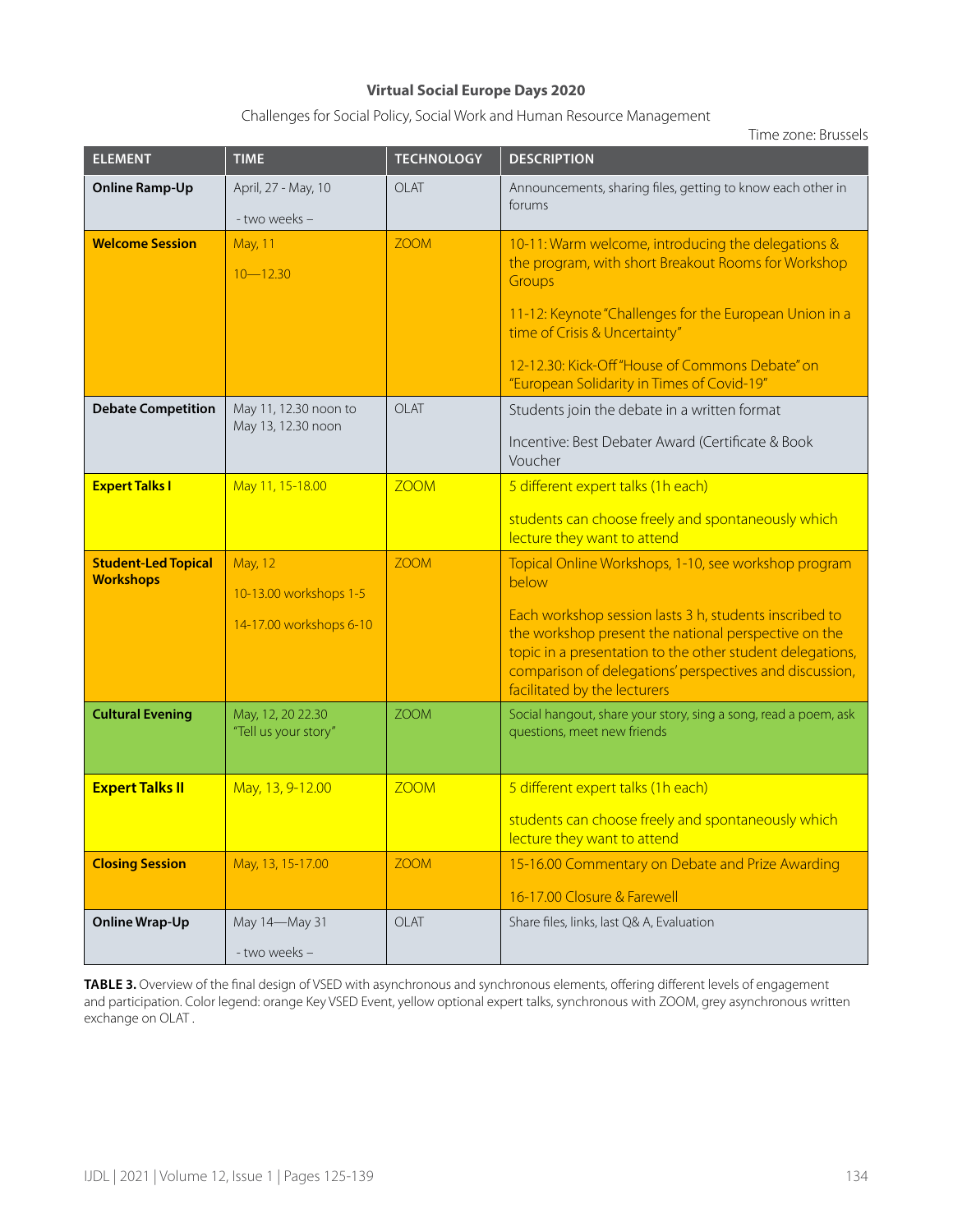| <b>WORKSHOP</b><br># | <b>TOPIC</b>                                                         |
|----------------------|----------------------------------------------------------------------|
|                      | Superdiversity and social cohesion                                   |
| $\overline{2}$       | Poverty and social exclusion in Europe                               |
| 3                    | More people at work                                                  |
| 4                    | Work and employment between mini-<br>mum wages and social assistance |
| 5                    | Recruitment and selection                                            |
| 6                    | Digital economy and society                                          |
| 7                    | The future of work                                                   |
| 8                    | Healthy aging                                                        |
| 9                    | The gender pay gap-myth or real                                      |
| 10                   | Social work and climate-people, profit,<br>planet                    |

**TABLE 4.** Overview of VSED topics of the 10 student-led workshops.

to register themselves due to the German-only interface. The workaround that was tried, an English translation of the registration form in PDF format, did not appear to work smoothly for registration. Acknowledging that the first user experience with any online tool influences its final acceptance by users, and assuming that this would impact conference participation, the committee opted against this platform and searched further for a suitable LMS. Finally, the LMS 'OLAT' hosted by the Virtual Campus Rhineland Palatia, and connected to the Munich University of Applied Sciences was chosen for asynchronous interactions, because it was possible to create 140 external user accounts easily and it has an English user interface. For synchronous interactions, institutional licenses of the video conferencing software Zoom belonging to Malta University and Munich University of Applied Sciences were chosen because institutional licenses of Zoom by European universities are GDPR–compliant and ensure data privacy. Moreover, two members of the committee were already familiar with Zoom and could vouch for its good usability and user experience.

# **DESIGN & IMPLEMENTATION**

Based on the design discussions outlined above, the committee came up with the following final seminar design (shown in Table 3, next page). It comprised two weeks of online asynchronous activities (the Online Ramp-Up), three days of virtual synchronous activities (some of which were optional, such as the expert talks), and two weeks of online asynchronous activities (the Online Wrap-Up). Based on the decisions that had been taken on omitting, transforming, or adding elements from the on-site SED outlined earlier in this article, the final elements of VSED were reviewed in detail and adapted to learning and teaching in an online learning



**Thank you, Radu!** 



**FIGURE 5.** Virtual Acknowledgements for speakers giving expert talks at VSED.

environment. Fundamental design principles that had been agreed upon, such as flexibility, empathy, and humor, served as key design principles during this process.

*Seminar topics:* At the beginning of the design process, the steering committee discussed to what degree the content of the seminar should be adapted to the pandemic. Consensus was quickly reached that adaptations to the current crisis would be needed in the welcoming session as part of the overall orientation and defining activity to establish common ground. However, the committee decided against adapting the focus of the seminar to the pandemic because the overall seminar content was deemed to be of continued relevance. For example, the ten topics for the *Student-led topical workshops* were not changed because they covered all relevant aspects of a Social Europe and remained relevant during the pandemic, such as Workshop 6 "Digital Economy and Society" (Table 4).

In contrast, for the *Expert talks,* the committee reckoned that the content should reflect the current pandemic situation as it impacted European social policy. The suggestion here was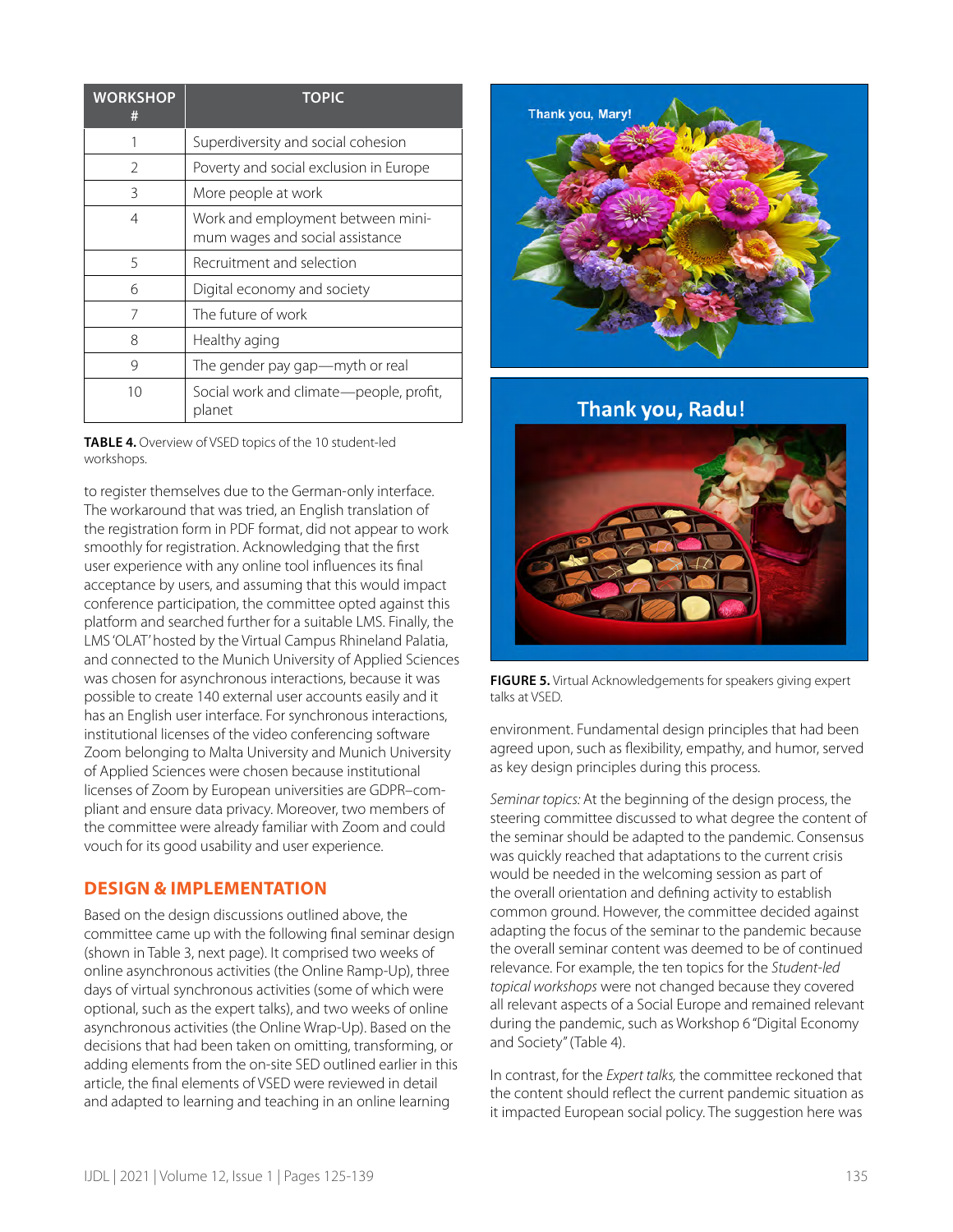to complement the previously decided talks on standard European social policy issues with current issues during the pandemic (e.g., Legal issues of the Covid-19 pandemic: Restrictions of civil liberties, prioritizing patients, solidarity duties between member states of the EU). Given the decision to increase the total number of talks, this seemed easily doable, and the expert talks were planned as one-hour sessions, including presentation and discussion. As soon as these decisions had been taken, the committee reached out to all faculty in the network to ask for contributions to the expert talks (from within the network or by contacting external experts). It was decided that a Zoom testing session and technical support should be provided to all the speakers. We also discussed how we could acknowledge speakers' engagement at VSED (at SED external speakers usually received small presents in the form of university merchandise). Sending real presents via regular postal service was challenging during the pandemic, therefore we decided to acknowledge speakers with virtual flowers or sweets (as shown in Figure 5). In addition, especially for speakers at an early stage in their academic career, the committee also proposed and eventually implemented a speaker certificate.

The *Welcome session* also needed to be adapted to the online format. It traditionally entails a keynote speech by an expert on European social policy. To acknowledge the pandemic at the start of the event, the committee suggested that the keynote topic should reflect the pandemic situation. The topic for the keynote was thus defined as "Challenges for the European Union in a Time of Crisis & Uncertainty". Additionally, in order to facilitate interactions in the ten student-led topical workshops on Day 2, a synchronous 20-minute *getting to know each other activity* was included in Breakout Rooms.



**FIGURE 6.** Screenshot of the announcement for the debate competition, with information on which national delegation kicks-off the debate, the time frame for asynchronous written participation, and names of faculty acting as commentators or jury members.

The debate competition was split into two parts - the kickoff was integrated into the end of the welcome session on the first day, and was kept open for 48 hours when students could participate in an asynchronous discussion forum on the LMS, OLAT. The prize-giving and celebration of winners were integrated into the closing session, using strong visuals and music (Figure 6).

# **EXPERIENCE OF THE DESIGN**

Overall, the VSED design appeared to fulfill the seminar goals of providing a learning opportunity across European borders that at the same time acknowledged the special situation created by the pandemic and the newness of virtual interactions for many participants. Various sources were used to provide insight into the experiences of students and faculty during the first VSED design, including the anonymous student survey (n=55) in the LMS OLAT, written communications of all participants in the LMS OLAT, and a faculty debrief session after the seminar. Comments from the evaluations included in this section have been reproduced without making any changes to language errors.

#### **Student Perspectives**

In the student evaluation that used a 5 point Likert Scale (Strongly Disagree to Strongly Agree), 80% of the respondents agreed or strongly agreed with the statement "All in all, the online event Virtual Social Europe Days was a success." This suggests that the overall student experience of the design was a positive one. In addition, students' open-ended responses were largely appreciative of the seminar design and the learning opportunity. For example, students commented, "Despite the circumstances, everything went well and everything was well organized, so thank you for that" and, "The Sociale Europe days didn't feel like something we 'had' to do for school because it felt really like 'home', as if everyone already knew each other. My knowledge is certainly enriched while I was having fun!" Students also expressed pride at being part of the seminar, and surprise at the warmth of the experience within the online environment: One student stated: "Thank you for the effort. I really felt I was in a real conference and not in my room. That was really nice and warm." This statement indicates that the goal of creating a welcoming and encouraging learning atmosphere was reached. Another reflected, "Also I really liked this feeling of togetherness—I've never expected, that this could exist in an online version. But it existed in such a strong way!!!!" This student's user experience clearly indicates that bonding amongst peers did happen online for him/ her. Another student's statement suggests that, to a large extent, the learning design achieved the committee's goal of providing clear guidelines for all the learning activities planned - "During the Social Europe Days I did not encounter any problems or ambiguities. I found the guidelines very clear. Everything went as agreed via the script. It's a good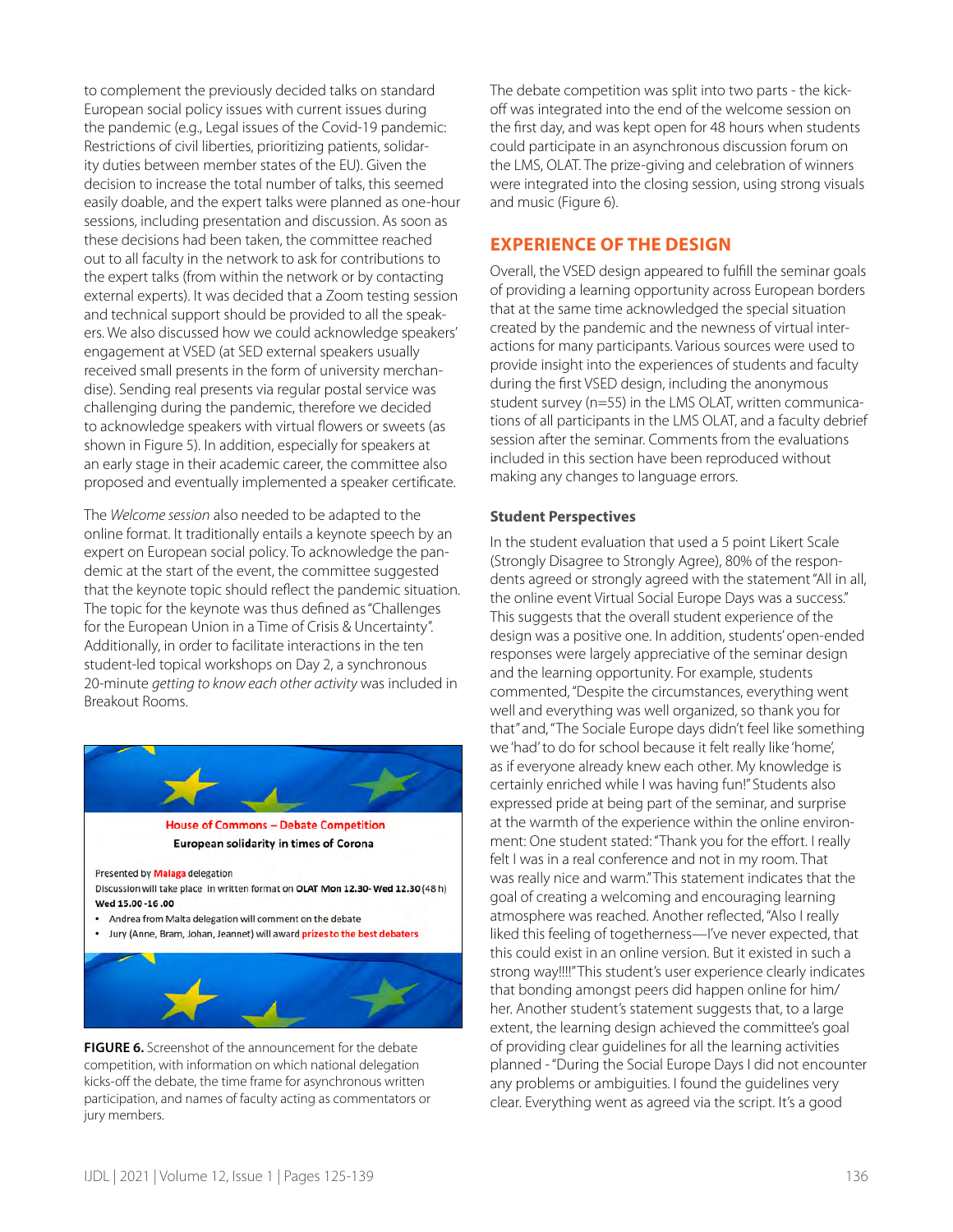thing that such a clear roadmap was made. It was nice to get in touch with other students from the same disciplines".

However, not surprisingly, there was diversity in students' reactions towards the design. The following student statement shows that the interaction and bonding element was impacted despite the efforts of the design team:

*"I think it's a bit sad that everything had to be online. This way the social part of the whole week disappeared a little, I don't really feel like I got to know any new people. I know it's no one's fault tho, and considering the situation the only options were online or no Social Europe Days. So you made the best out of it, thank you!"* 

#### **Faculty Experience**

During the debriefing sessions, faculty expressed great satisfaction with the overall design and implementation of the VSED, but they also expressed great exhaustion. Managing so many different digital technologies that were new to many, and spending several hours online in front of a computer screen seemed much more exhausting to them than regular on-site teaching. At the same time, unanimously, faculty agreed that the online format made it possible to realize the seminar goals to a much larger extent than was supposed previously. Especially the quality of the online interactions with students and among faculty exceeded their expectations. Faculty also felt proud of having made the transition to the digital realm instead of cancelling yet another event as was the case with many other academic events, conferences, and seminars, and of being among the pioneers for largescale online international collaboration.

# **REFLECTIONS FROM THE DESIGN TEAM**

Our reflections and lessons learned draw on the student evaluations, faculty debriefing sessions and the lead authors' notes from the VSED. This section is organized according to the categories used to describe the design choices and decisions - transforming the existing design, inserting new elements, scaffolds and support; time and flexibility, and selecting technologies.

#### **Transforming the Existing Design**

The two-step procedure of first reviewing the existing elements of the on-site design and analyzing whether they should be omitted, retained, or transformed, and then deciding whether new elements were needed, was found to be efficient and worthwhile. It allowed the steering committee to "dive" into the original design purpose and make informed choices. In addition, it made the task at hand, that initially felt somewhat daunting, easier to deal with. Furthermore, the three-category initial assessment of whether the retained elements would be easy, feasible, or demanding to transform to the online format also helped to take one decision at a time and prevented the committee from being

overwhelmed by the tight timeline. The final decisions taken were found to be largely adequate for reaching seminar goals. For example, the debate competition turned out to be more demanding to convert to the online format. In contrast, the "getting to know each other" activities appeared less difficult to adapt to the online format than initially thought. The synchronous and asynchronous elements designed for this sub-goal of getting to know each other can also be recommended as transferable to a similar context.

#### **Inserting New Elements**

Overall, the four new elements (the Apéro, the asynchronous Online-Ramp-Up, the Team Bar/Faculty Debriefing Sessions, and the asynchronous Online Wrap-Up) largely served their purpose. The Apéro was unanimously experienced as very helpful as an easy, low-threshold introduction ("meeting Europe citizens") to the seminar, to other participants, and to the technologies that would be used.

The Faculty Debriefing Sessions (Team Bar) were also perceived as necessary and supportive of the overall process of implementing the learning design of VSED. Without the scheduled videoconferences for faculty debriefing, any exchange of perceptions, experiences, and last tasks to be distributed could only have been achieved through cumbersome group e-mails because the only common technology used by the international group of 20 faculty members from ten different European universities is e-mail.

The two asynchronous phases before and after the 3-day seminar were valued and fulfilled their intended purpose in some aspects, less so in others. For example, participant communication and asynchronous interactions were a lot less intensive in both phases than originally planned for and hoped. This might have been caused by the selected technology that was a university LMS, but it appeared that the time constraints experienced by all the participants (faculty and students) during the pandemic did not allow for a lot of "extra" communication before and after the main VSED event.

Reflecting on the formal and informal learning opportunities during the VSED, the committee saw some room for improvement in hindsight. More informal elements could have been included in the learning design. The Apero, the cultural evening, and the "getting to know each other" activities in the Online-Ramp up and in the Welcome Session worked well as informal learning opportunities. They were perceived as extremely important for the overall learning goal of exploring one's European identity, understanding pressing European challenges, and experiencing a sense of European cohesion. However, they did not seem to have been able to fully compensate for the plentitude of informal learning opportunities and personal connections at the traditional on-site SED. It is possible that an entirely unstructured virtual synchronous space (e.g., called "Cafeteria") with a drop-in functionality could have filled this gap.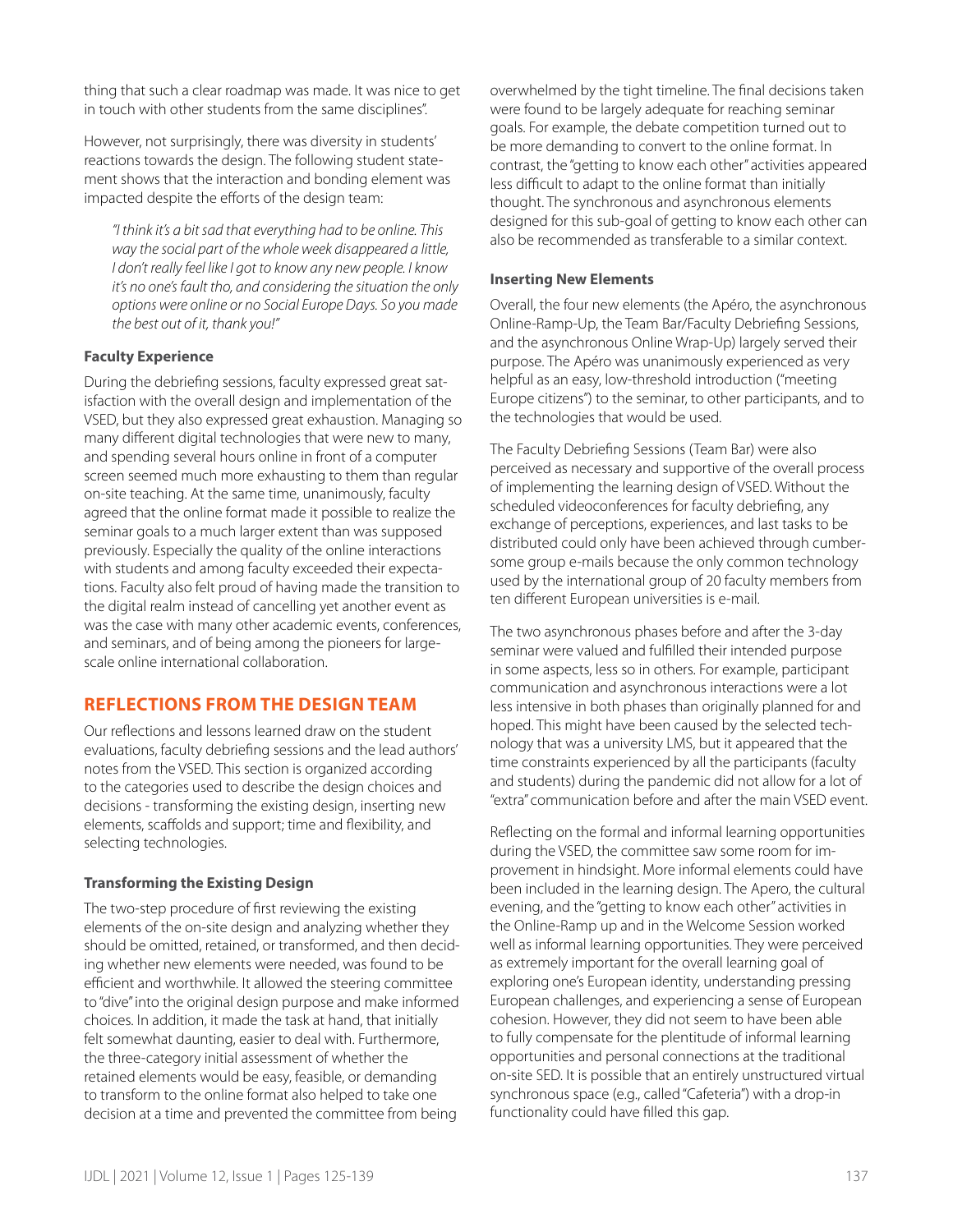With respect to content, there was a wide variety of talks, but each expert talk could possibly have benefited from the addition of an extra 30 minutes reserved for students' questions and discussion. Speakers were naturally inclined to extend their talks, especially in the digital environment, so there was little time for questions and discussions.

#### **Scaffolds and Support**

The scaffolds provided in all areas of the design, in the form of empathy, humor, and error tolerance, were found to be crucial for the overall success of the learning design of VSED. Student responses to the open-ended evaluation items indicated that the general approach of appreciative and empathetic communication impacted many students' user experiences as intended. Despite the difficult environment of the pandemic, "warmth", "connections", "real encounters," enjoyment", and "a fun way of learning" were some examples of the positivity that characterized many student survey responses and also the e-mail communications between faculty and students. Strong visuals and music used in the videoconferences also appeared to have contributed to the intended agreeable user experience. The provision of clear contact persons for support, with phone and e-mail information was found to be extremely important when the selected technologies did not work as planned.

## **Time and Flexibility**

The decisions taken about time and flexibility appeared to have been appropriate for the VSED learning goals. Providing options to the different national delegations for their attendance of expert talks worked well. It allowed for diversity in a true European sense and offered participants a variety of access points to tackle the many facets of a "Social Europe". The expert talks were generally well attended, but with differing levels of participation at each talk (30 to 80 participants).

Some participants who would not have been able to attend the on-site SED were able to benefit from the online format and attend the VSED. They expressed their appreciation at the unexpected chance to experience "virtual European mobility" during their studies. Notwithstanding the positive experience, many participants found it stressful and exhausting to spend so many hours in front of a computer screen. Thus, in hindsight, spreading the seminar out over four days similar to the on-site SED, but allowing for more breaks between elements and sessions, and maybe increasing the number of informal learning opportunities would have been the better choice. Also, the student-led topical workshops by the different delegations could have then been prolonged with more time for discussion and breaks as the presentations and discussion by video conferencing was perceived by both students and faculty to take more time. Additionally, clearer instructions and maybe stricter facilitation could have made the expert talks more interactive and allowed for more discussion and questions.

## **Selecting Technologies**

The combination of online synchronous sessions in Zoom and asynchronous technologies (the LMS OLAT) proved to be an appropriate mix. Both the technology choices that were made incurred few demands for technical support and quick access was provided to the person responsible for such support. At the same time, participants used the LMS OLAT minimally, which, according to the steering committee, corresponded to their experiences with all official, GDPRcompliant universities' LMS that are used by students only if necessary. Students' day-to-day communication tools like WhatsApp, Facebook, Instagram, etc. provide far easier communication and are used more often. It is also possible that students did not find the time to engage in the LMS due to their other commitments and the challenging circumstances of the pandemic. The committee reflected that a different structure in the online discussion forums that is more conducive to dialogue might work better next time rather than traditional forums organized by topics.

# **CONCLUSION**

In this article, we described the process of designing 'Virtual Social Europe Days', an online adaptation from the on-site 'Social Europe Days - Challenges for Social Work, Social Policy and Human Resource Management' that aimed to create European solidarity and a sense of European identity. The systematic approach to design—reviewing the various elements and taking decisions on what to omit, retain, or add, along with the constant acknowledgement of the pandemic backdrop that led to the inclusion of empathy, humor, and flexibility for participants - contributed to the overall assessment that the resulting learning design of VSED helped achieve the intended seminar goals. These parts of the design approach could also be useful to others attempting to design virtual events during COVID-19, especially with a tight timeline.

This case also included unique challenges. A team of collaborators from ten universities attempted to create a positive learning experiences for 140 students, and were courageous enough to create a new steering committee six weeks ahead of the event. The ten universities were from eight countries with multiple policies in place for data privacy and technology use that had to be taken into account in a technology-based learning environment. Nevertheless, the goals of "learning across borders" and learning about European social policy issues were both successfully achieved by combining asynchronous and synchronous technologies, adapting existing elements, and adding new elements to the seminar design.